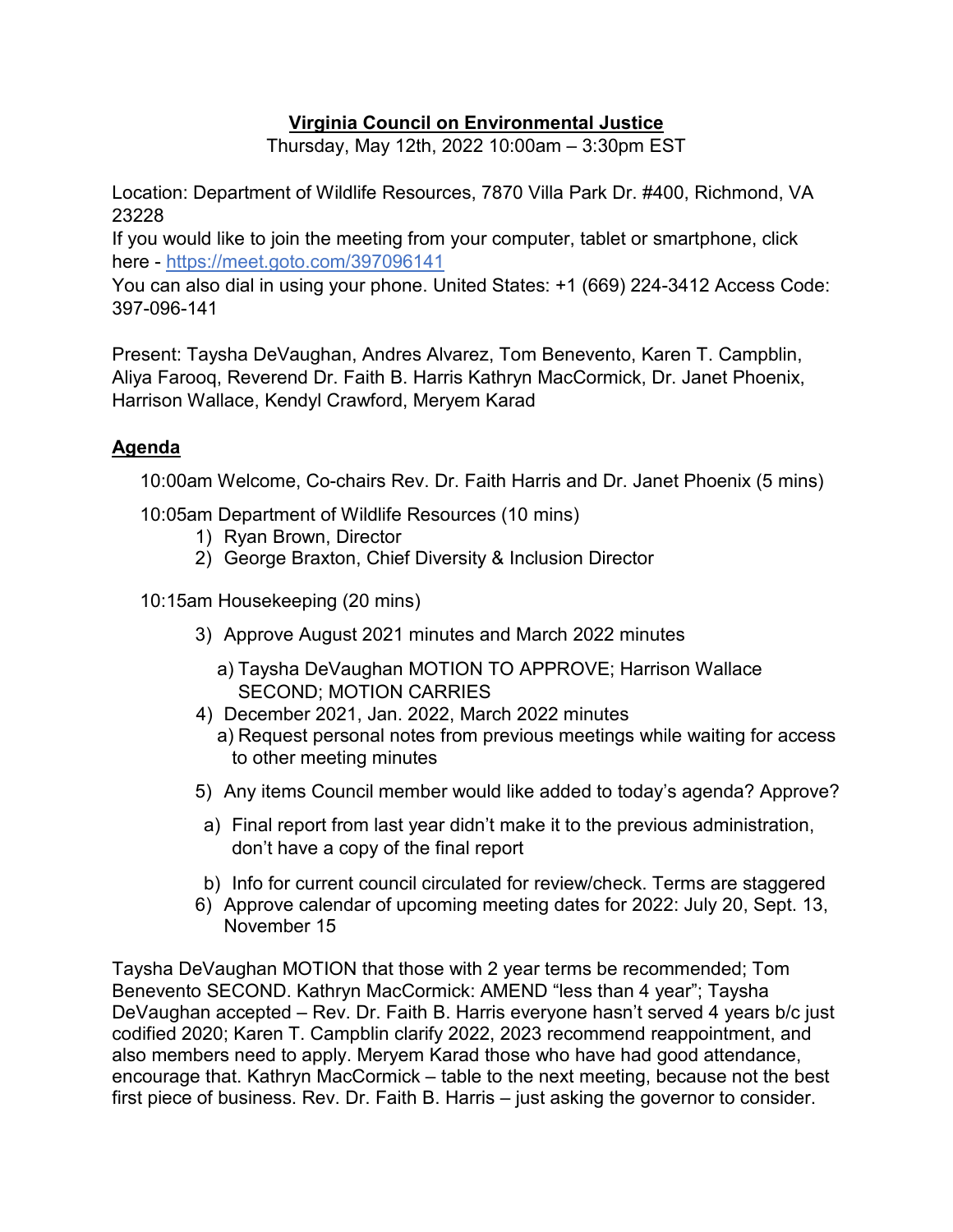Andres Alvarez – move to table. Karen T. Campblin waiting until June, governor's office may be looking at replacements already, need to make recommendation now. Rev. Dr. Faith B. Harris – mostly concerned about those leaving in 22, offer them opportunity to actually participate, Tom Benevento – not renewing myself.

Taysha DeVaughan RESTATE MOTION anyone interested not had 4 years, be recommended by council to governor's office, if they reapply. OPPOSED: Andres Alvarez, Kathryn MacCormick. MOTION CARRIES. – Chris Bergin who will write the letter, need a motion for that? Table until later this afternoon.

Meryem Karad MOTION to approve meeting dates in agenda, Kendyl Crawford SECOND. MOTION CARRIES.

11:25 public comment period – suggesting 5 minute break and 11:30 public comment

Andres Alvarez MOTION DISCUSS LAST YEAR'S REPORT, Kathryn MacCormick SECOND, MOTION CARRIES

### 10:35am Themes for the Year (55 mins)

11:40am Public comment period and discussion (1 hr)

- 1) Public comment period (30 mins)
	- a) Reverend Jackie Nophlin, Bristol
		- i. Pastor of Community Church in Bristol Virginia and President of the Bristol Ministerial Alliance.
		- ii. Pertaining to the landfill and the issues the communities are having including the odors, the smell and the location of the landfill which is near black and brown communities, elderly community members and children, and a school in the vicinity. People are suffering and have been complaining for years to no avail. Now that the odors have reached the wealthy and privileged areas there has now been complaining and protest and an attempt to have community members stand up and make their voices heard. This is difficult because people feel that if their voices are not heard then they will just live with the issue. The community now has the ear of the Council and local government because of the interest from the wealthy community members.
		- iii. Personal Story: Granddaughter lived near the landfill and she regularly went over for girl's nights. They could smell strong odors when outside playing with her niece, even burning eyes. They began to have illnesses that were mistaken as COVID, they took at least 8 COVID tests and were going to the urgent care often. She also once had a nosebleed that she attributes to the landfill odors. People are literally living in these conditions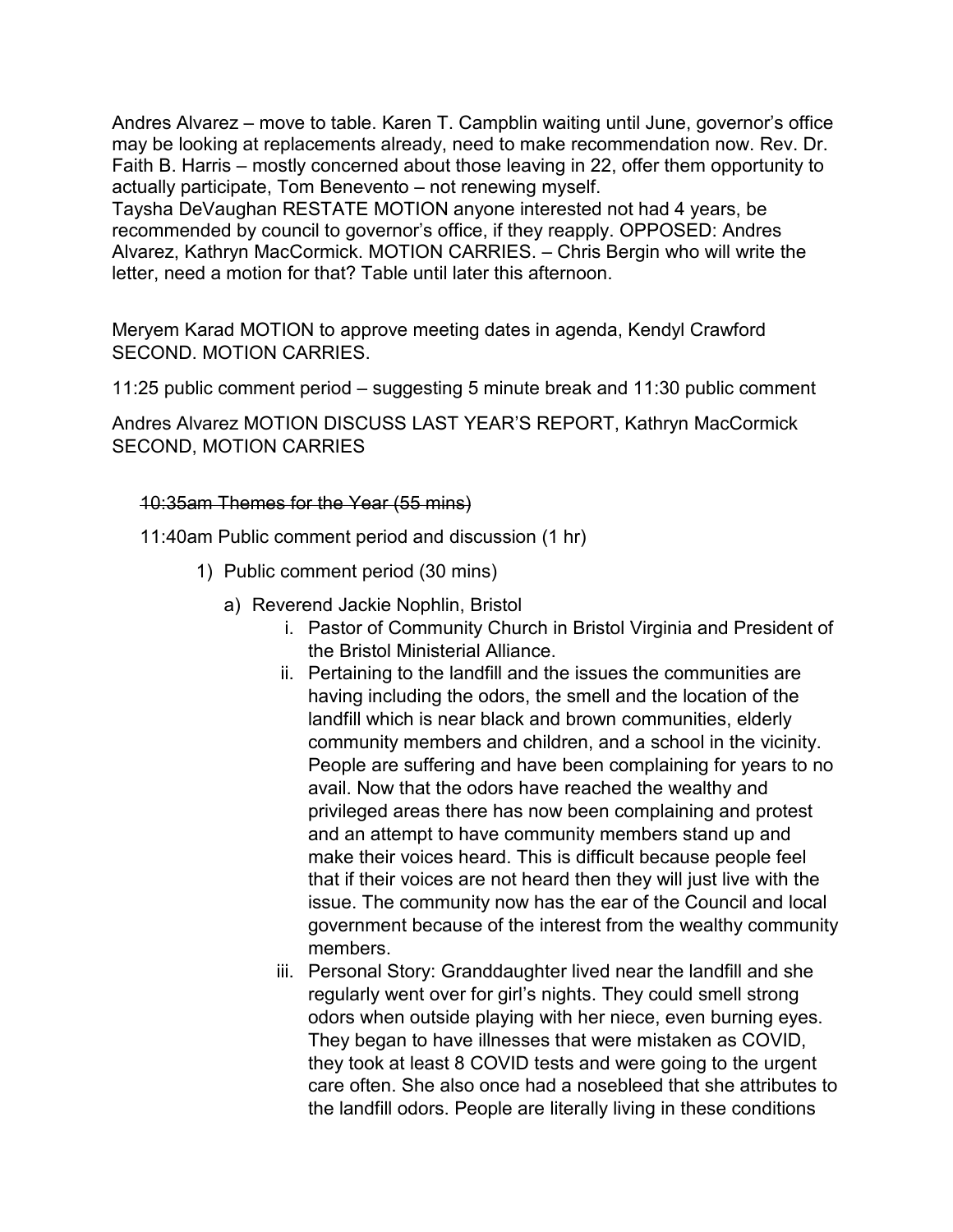on a daily basis and there is no certainty about what it may be doing to the community. Granddaughter moved across town away from the landfill and almost immediately her health improved – not everyone has the ability to pack up and move. The community desperately needs help from the community and they feel that local government has shut them down. They feel that the door is opening and they are being invited to come to the table and talk now that DEQ has stepped in to produce recommendations. The community has an alliance that was able to purchase 1,000 air purifiers to help the community.

- 2) Reverend Dr. Samuel Weddington, Bristol
	- a) Thank you to DEQ for making recommendations and producing a road map. Unfortunately the road map is the equivalent of summiting Everest, but at least there is a path forward. Thank you specifically to Director Rolband, Renee Hoyos and Chad Martin for their efforts surrounding the Bristol Landfill. Additionally thank you to VA Interface Power and Light for organizing site visits and other community interventions. Also thank you to the Sierra Club for their efforts. They are working to have the city of Bristol begin to implement the report, specifically starting with communication with the public. They would like a timeline in relation to when things will begin getting done. They also would like the city to communicate about financial needs – the city will not be able to afford this so knowing what it will cost is important. Would like to recommend that the governor's office help look into funding to address the issue – this may be the largest environmental disaster happening in the state and needs addressing urgently. Working on pilot program with local churches to do a weatherization program especially targeting houses near the landfill, not only to meet energy requirements but also to help seal from gases that are coming from the landfill. Some things are outright miserable for community members, including the inability to sleep at night. They really need help at the state and federal level addressing these issues.
	- 3) Discussion (30 mins)
		- a) Question from Taysha DeVaughn: Is Hope for Bristol planning a rally upcoming?
			- i. A: Not sure, not involved with Hope for Bristol.
		- b) Question from Dr. Janet Phoenix: Can you summarize the recommendations from the report from DEQ?
			- i. A: Yes, in fact I just produced a document to that effect. Odors are coming off of the landfill and is an early elevated temperature state, part of that is due to oxygen intrusions. This is due to a number of factors including the fact that the site is quarry, rock cracking and a lack of covering of the landfill. They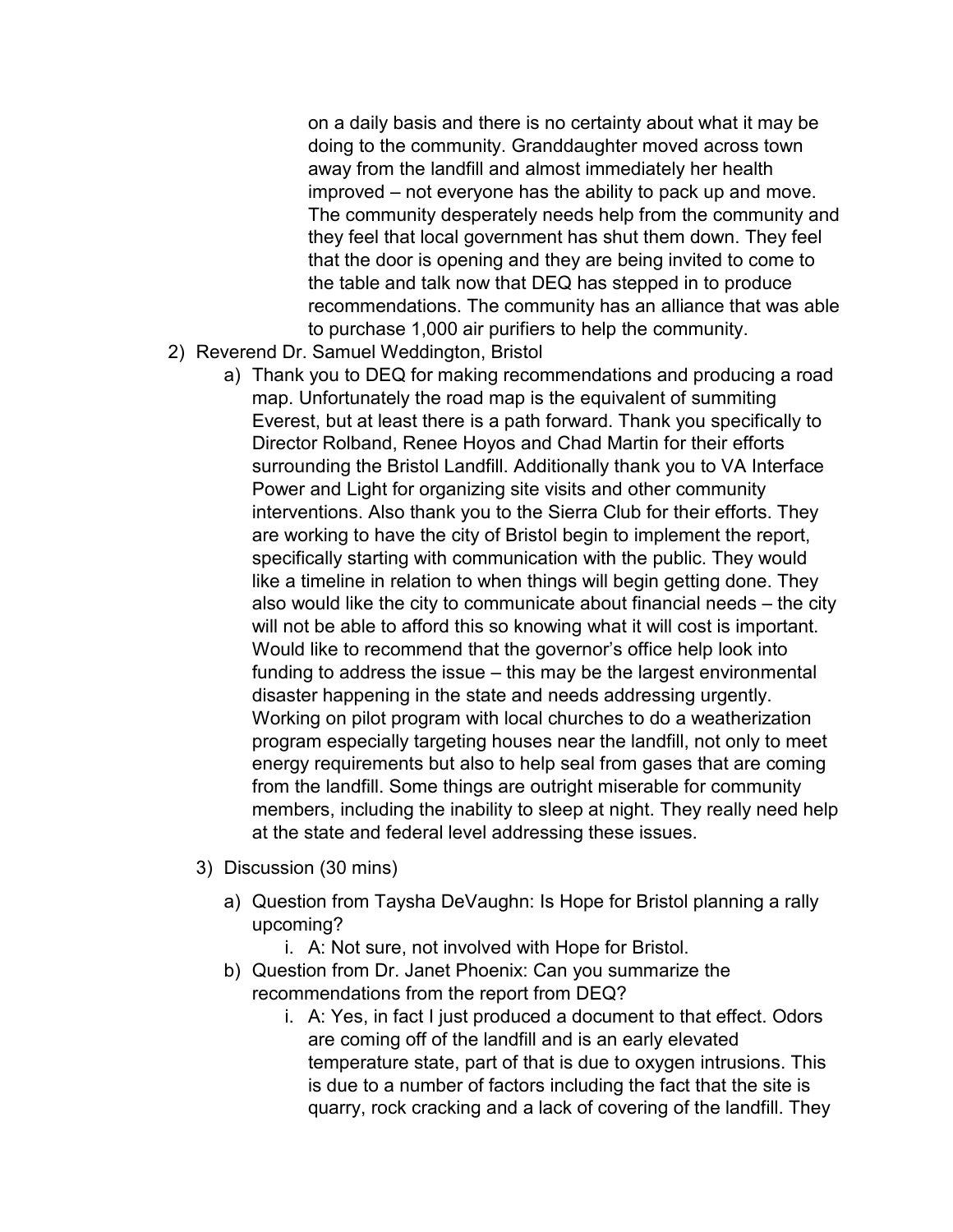did finally determine that benzene is coming offsite from the landfill property and is also in the leachate water. Elevated temperature state is largely due to the fact that it's essentially silt. It retains water and there are serious drainage issues. The remediation efforts need to include drilling gas wells but they can't over drill because that could cause other issues. They considered whether continuing of landfill operation is advisable and they are recommending to the city that the landfill stop operating in order for remediation efforts to take place.

- c) Question from Meryem Karad: Are there any numbers on how many and who this affecting?
	- i. A: Part of the remediation plan from DEQ requires putting a reporting mechanism in place so that complaints could begin to be documented. Have had about 9,000 complaints in about a year. There is also Smell my City which has thousands of reports tied to it as well. There was a community health survey done and there were alarming results. The EPA is currently in the middle of a health consult and they are currently reviewing and have no received an update recently. They will be producing a report. The school that is near the landfill is the second oldest school in the Commonwealth and should have been shut down years ago. There is a detention center that is roughly 250 feet from the landfill. These dynamics make it hard to quantify and the best thing to do is to come see it yourself.
- d) Question from Andres Alvarez: Is there evidence of economic impact to the region:
	- i. A: There are economic impacts to the city itself due to the cost of remediation. It will cost millions of dollars to do this and the community and city will not be able to use that money for other projects. There will be a new school built soon. There has not to his knowledge been a good study on economic impacts to tourism or housing and property value impacts. It would be excellent if there are available resources at the state or federal level that could be used to look into these impacts. There is also a casino coming to the area soon.
- e) Question from Harrison Wallace: Southwest is receiving 10% of the RGGI funding – can that funding be reallocated based on need?
	- i. A from Dr. Faith Harris: It takes a local application process to receive this funding.
	- ii. A: VA Interface Power and Light has looked into and reached out to the city to see if they could secure these funds – they were informed by the City Manager that this was not possible. The city should reach out to People Inc. to inquire about a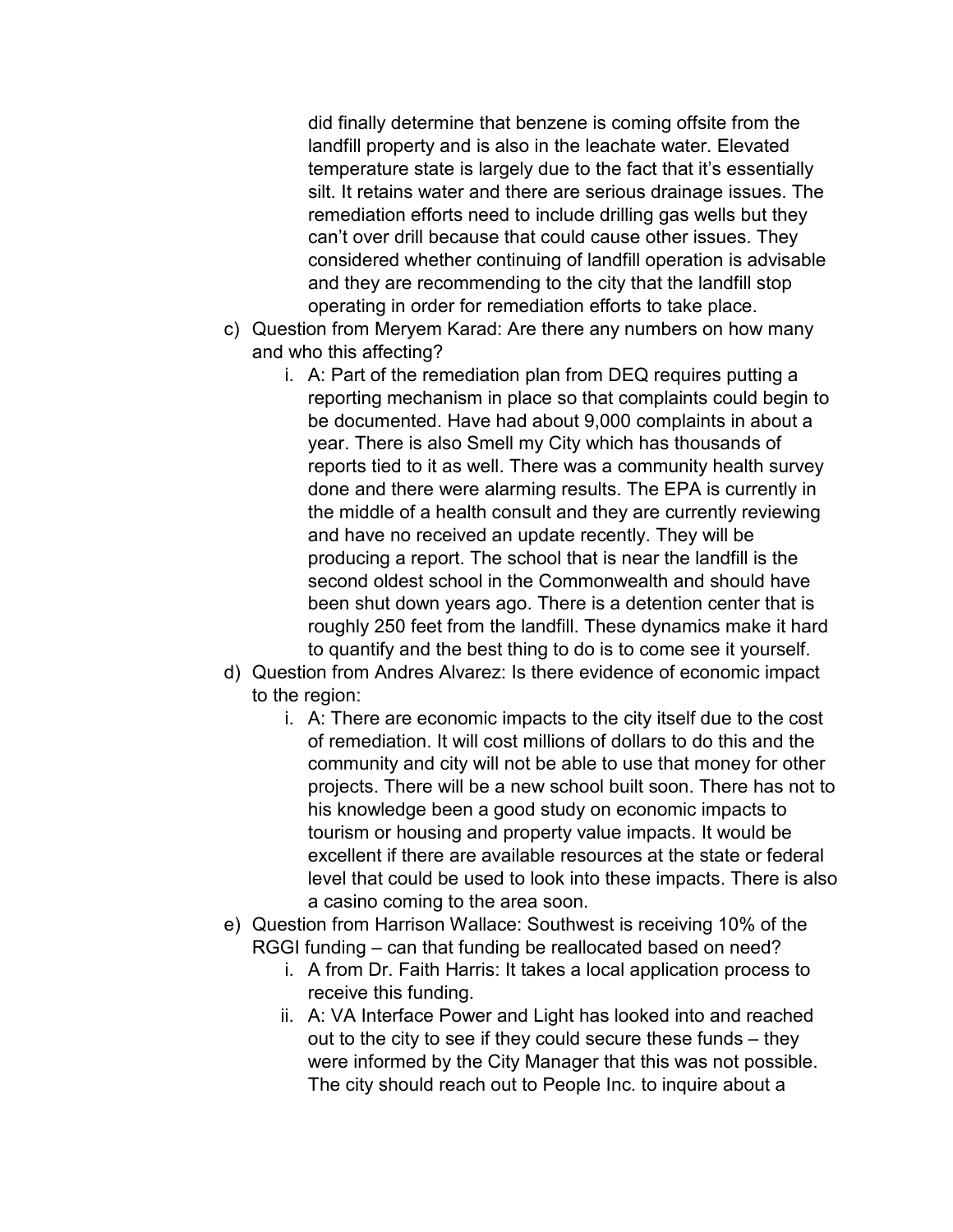partnership if the city is unable to apply directly but so far the city does not seem to want to engage with securing those funds.

1:10pm Tribal Update Planning (5 mins)

Kathryn MacCormick – It would be ideal to hold a meeting at a tribal land but the technology tends not to be available. It would be great to have the community come to interact directly to tribal communities. The Council cannot force people to come, they can only invite and engage.

Meryem Karad - Should there be a subcommittee?

Kathryn MacCormick – That would be a good idea, but she wants to clarify that reaching out to administrators and tribal governments is not enough outreach and the tribal community needs to be involved.

Meryem Karad – So should we make a subcommittee?

Dr. Janet Phoenix – Yes, it could go in the emerging issues subcommittee.

Back to Public Comment Period and Discussion

- 1) Public comment period
	- a. Carrie Hearne, Associate Director, Renewable Energy & Energy Efficiency, comments on disproportionate burdens
		- i. Previously DMME, rebranding name change, VA Dept of Energy, VA Energy. State's energy office, incl. renewables and energy efficiency, implement commonwealth clean energy policy, VA energy plan every 4 years. Extensive stakeholder engagement and outreach
		- ii. Historically economically disadvantaged communities, lead agency, report to see if Clean Economy Act has disproportionate impacts, report due Jan 2023
		- iii. Presentation

2) Discussion

i. Andres Alvarez - VCEA, what do you need from the council for this report, and timeframes? Response: Stakeholder involvement during summer, draft report writing in the fall. Inputs, any particular communities for outreach? Mechanisms for best engagement? Have an online platform but what other ways are best to communicate? Types of questions, any specific angles of questions that we should understand about how to define burdens. Physical impacts? Economic impacts?

1:01pm Closed session/lunch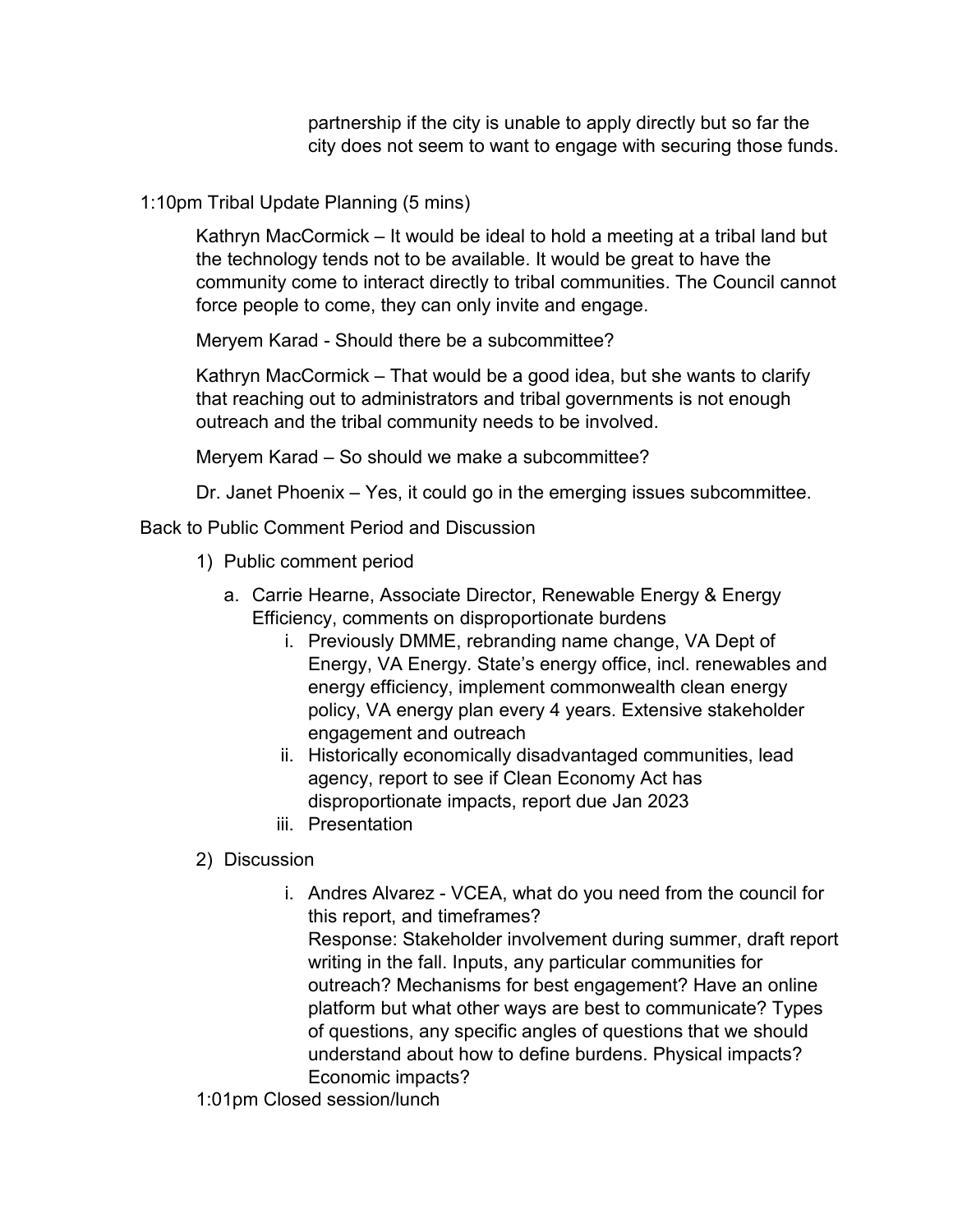- 1) Agenda proposed switch closed session with agency update so Kathryn MacCormick can be with us. Make that change. So now about to go into closed session. Chris Bergin: have to identify why going into closed session – understanding that there are legal questions, what is the authority, what are the implications, and asking for legal advice. Meryem Karad - There are two agenda items, can we say both. Chris Bergin – best to split it out. Taysha DeVaughan MOTION for closed meeting, Andres Alvarez SECOND; roll call vote, ayes from all, MOTION CARRIES
- 2) Andres Alvarez MOTION to include DEQ staff in closed session, Harrison Wallace SECOND, MOTION CARRIES

Return from closed session 1:59 pm

#### 2:00 Guidance

Next on agenda, pending guidance, but we can pull out the portion that discusses chairs, co-chairs vs chair, vice-chair. All in agreement. Discussion of co-chair or vice chair: Kendyl Crawford, understand shared labor, can be addressed with chair/vicechair, and c/v least amount of trouble. Taysha DeVaughan can see why we would want co-chair structure, but code is c/v. Tom Benevento can we have clear roles, of shared leadership, expectation of each. Meryem Karad agreed, can have guidance document. Aliya Farooq agree, whoever is in the c/v positions can discuss. Rev. Dr. Faith B. Harris no real reason why c/v can't work, although co-c has worked. Dr. Janet Phoenix: responsibilities should be shared, chairing meetings, agendas, etc. Aliya Farooq also final report should be shared.

Andres Alvarez MOTION that proposed guidance co-chair replaced with chair/vicechair, WITHDRAWN.

Taysha DeVaughan MOTION to change governance structure to chair/vice-chair, Meryem Karad SECOND, MOTION CARRIES.

Virtual partipation policy –

Chris Bergin (AG's office) drafted language, read to the council.

Hybrid/Electronic Participation Policy:

#### A. Notification:

Consistent with the Code of Virginia at § 2.2-3708.2, participation from a remote location via telephone, video, or other electronic communication means requires that the member requesting such participation notify the Chair and the staff of the Council **on or before the meeting date, preferably as soon as is feasible, that he or she is unable to attend the meeting in person.**

**He or she must identify with specificity the nature of the emergency or personal matter. Such participation by a member is limited each calendar year**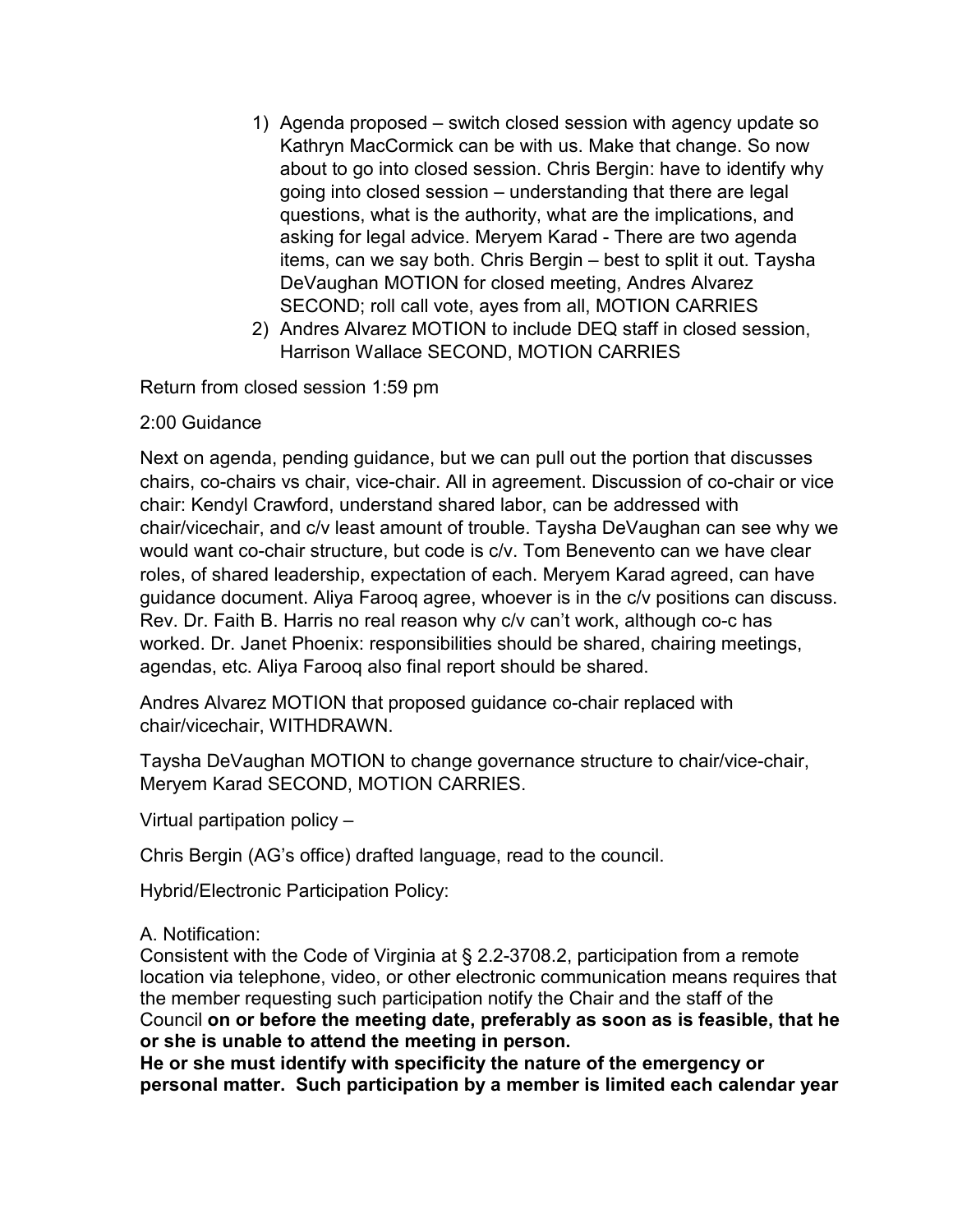#### **to two meetings or 25 percent of the meetings held per calendar year rounded up to the next whole number, whichever is greater.**

B. Requirements:

Consistent with the Code of Virginia at § 2.2-3708.2, participation from a remote location via telephone, video, or other electronic communication means requires that arrangements are made so that the voice of the member participating remotely can be heard by all persons at the Council's meeting location.

When arrangements have been made for a member to participate in a Council meeting from a remote location via telephone, video, or other electronic communication means that fact shall be noted by the Chair. The Chair will then determine whether the participation will be approved pursuant to this Policy. If a member's participation from a remote location is approved by the Chair, the minutes of the meeting shall record the specific nature of the emergency or personal matter and the remote location from which the member participated. If a member's participation from a remote location is disapproved by the Chair as inconsistent with a provision of this Policy, such disapproval shall be recorded in the minutes with specificity.

Kendyl Crawford MOTION to adopt, Andres Alvarez SECOND. OPPOSED: Rev. Dr. Faith B. Harris, Kathryn MacCormick. MOTION CARRIES.

#### Subcommittee reports

Emerging Issues: Site visit to SW VA, Clint Coalition, logging violation in West County – DOF, propose holding meeting in Bristol in the next 30 days. Who would be available? Propose a date: 6/2.

Public Health subcommittee: limited participation, Kathryn resigning as chair

- 3) Annual report Kathryn MacCormick MOTION for an ad hoc committee to do technical edit ready for next meeting, Kendyl Crawford SECOND. Dr. Janet Phoenix share draft prior to the meeting. Chris Bergin can't work synchronously as a subcommittee. MOTION CARRIES. Ad Hoc Report Committee staffing: Kendyl Crawford, Harrison Wallace, Meryem Karad. Andres Alvarez request share document two weeks before next meeting.
- 4) Kathryn MacCormick there could be so many subcommittees, Emerging Issues and Just Transition are good issues, plus report, MOTION tO strike all existing subcommittees and create new: Emerging Issues, Just Transition, Annual Report. Andres Alvarez SECOND. MOTION CARREIS. Andres Alvarez on annual report. Taysha DeVaughan chairs for EI and JT, Kendyl Crawford chair for AR.

# 2:28 public comment opens:

a) Emily Piontek – Appalachian Voices, Blacksburg, wondering if VCEJ could provide clarity about process to fill the vacant seats coming soon. Responses: Chris Bergin – members appointed by the governor. Dr. Janet